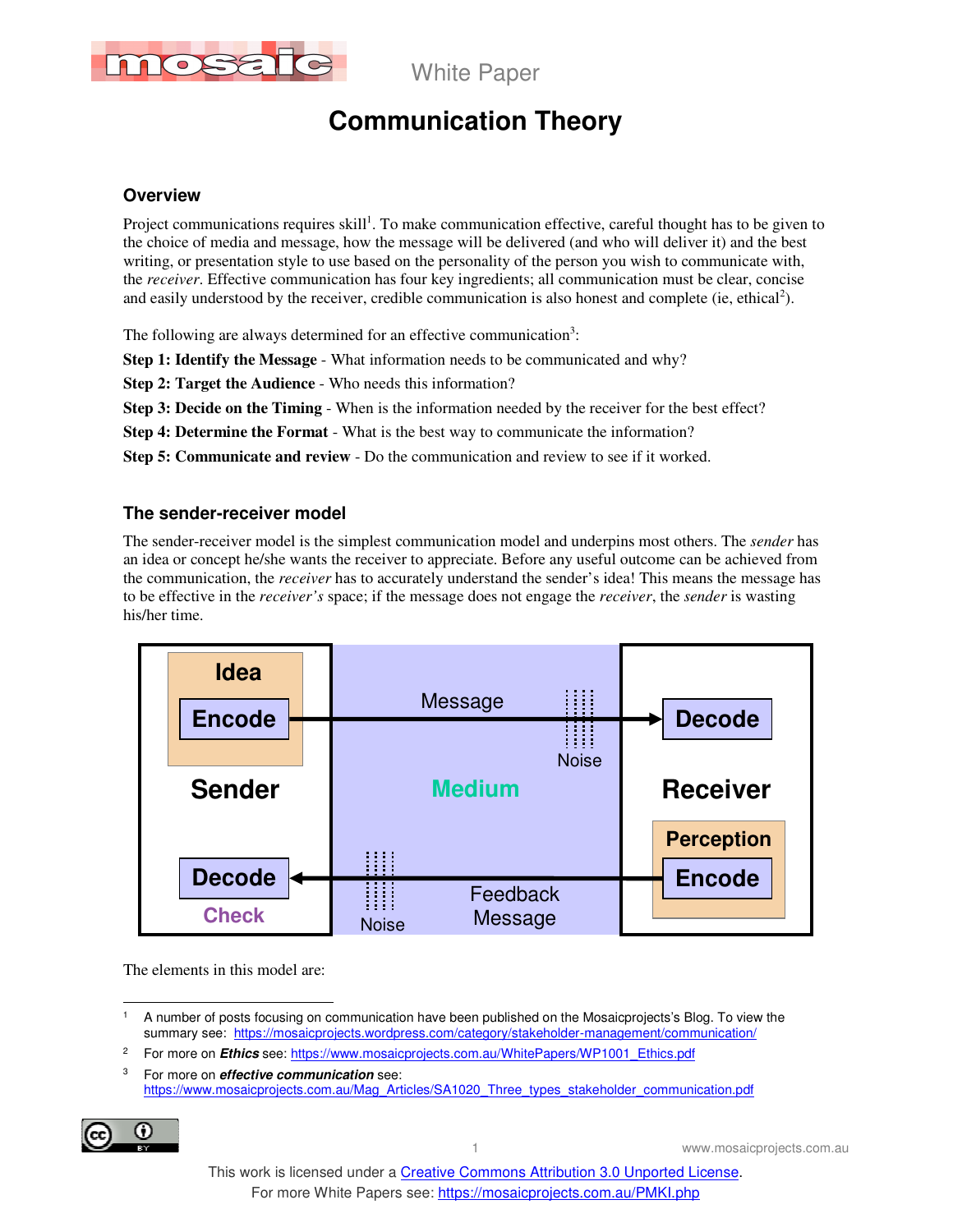# mosatc

# White Paper

- **Encode:** To translate thoughts or ideas into a form of language that can be understood by the *receiver*; eg, written English, spoken French or a drawn diagram.
- **Message:** What is sent: the output of encoding
- **Medium:** The method used for sending the message (face-to-face, telephone, email)
- **Noise:** Something that interferes with the sending or understanding of the message (distance, culture, language differences)
- **Decode:** The translation of the message by the *receiver* from the medium into their thoughts.

A single communication is complete once the feedback-message has been decoded by the *sender* and checked for accuracy against the original idea. Once this loop has been closed both people have a common understanding of the idea. This does not require agreement or concurrence, but if there is to be a disagreement, it helps if everyone has the same basic understanding of the issue or idea in dispute.

Effective communication requires both the *sender* and the *receiver* to be engaged. The *sender* needs to check that the 'message' has been received and validate the feedback: *"Can we just summarise our discussions to make sure that I have not left anything out?"* The *receiver* needs to check that he/she has absorbed and understood the content of 'message' *"Can I just summarise our discussions to make sure that I*  am clear on the details and objectives?" This is active listening and feedback<sup>4</sup>.

## **Dimensions of communication**

Communication can be categorised in a number of different ways. The four primary considerations are:

#### **Written or Oral**

- Written messages are read<sup>5</sup>, the effectiveness of the communication is influenced by the document's  $design<sup>6</sup>$ .
- Oral messages are heard. The communication is heavily influenced by what the *receiver* sees (if the *sender* and *receiver* can see each other). Body language and facial expressions can count for more than 50% of the message received. Paralingual influences, including the pitch, tone and phrasing of the voice counts for another 30% of the message. These influences and the immediacy of visual feedback make oral communications much richer in context then written communication.

#### **Formal or Informal**

- Formal communications are relatively infrequent and usually have pre-planned legal or governance<sup>7</sup> implications. The communication can be oral or written using any appropriate medium including, letter, email, telephone, etc. Some typical formal communications include:
	- $\circ$  A formal presentation to stakeholders (typically scripted<sup>8</sup>) that the stakeholders can rely on for decision making, eg, a presentation to the project review board who will use the information to assess the on-going viability of the project.
	- o A contract instruction emailed to a supplier changing a specified requirement.
	- o A telephone agreement with a sales organisation changing your insurance policy (usually recorded to ensure a record of the new contact).

<sup>6</sup> For more on *Document Design* see: https://www.mosaicprojects.com.au/WhitePapers/WP1065\_Page\_Layout.pdf

<sup>8</sup> For more on **Presentation Skills** see: https://www.mosaicprojects.com.au/WhitePapers/WP1009\_Presentation\_Skills.pdf



 $\ddot{\phantom{a}}$ 4 For more on **Active Listening** see: https://www.mosaicprojects.com.au/WhitePapers/WP1012\_Active\_Listening.pdf

<sup>&</sup>lt;sup>5</sup> For more on Writing Skills see: https://www.mosaicprojects.com.au/WhitePapers/WP1010\_Writing\_Skills.pdf

<sup>7</sup> For more on **Governance** see: https://www.mosaicprojects.com.au/WhitePapers/WP1033\_Governance.pdf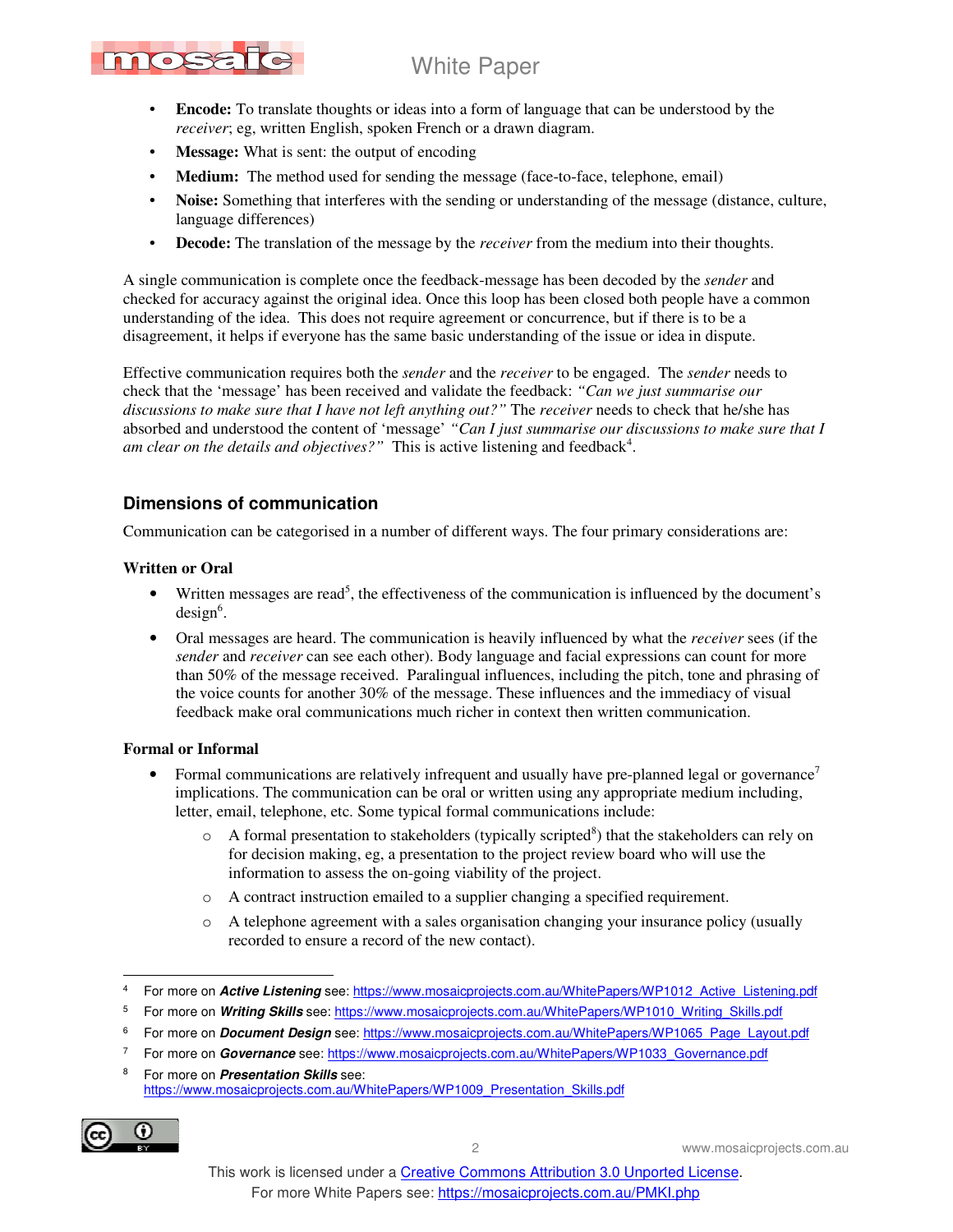# nos

# White Paper

• Informal communications are all of the other communications that are not formal. This includes all conversations, discussions and meetings. Plus most written communications.

#### **Directions of communication**

- Upwards. To senior managers and others with authority over the project.
- Downwards. To project team members, suppliers and contractors.
- Outwards. To people and organisations outside of your organisation that are not involved in the work of the project or program as a supplier (included in 'horizontal').
- Sidewards. To peers and colleagues, usually within the organisation (included in 'horizontal').

#### **Internal or External**

- Internal communications are to people within the organisation. Typically, you have some 'rights' in respect of these communications.
- External communications are to people outside of the organisation. Typically, you have less rights to require feedback, etc.

These different classifications individually or in combination help with the development of the overall communication plan.

## **Structure the communication for effect**

Good communication in any medium engages the receiver so they want to hear the message! This requires a structure:

**You need a good 'headline'** – the key point of the message that you keep coming back to. In blogs and email this is the subject line. In formal letters the heading. In reports the opening statement. This needs to tell the whole story at a very high level.

**You need a concise story** – the next 3 to 5 PowerPoint slides, the next 3 to 5 paragraphs – these need to answer the key questions of Who, What, When Where and Why simply and concisely<sup>9</sup>. In reports this is the executive summary. Most executives won't read beyond this so it needs to be good!

**If necessary, add supporting details and arguments in an indexed and logical fashion** – the skill is to make any one piece of supporting information easy to find.

You also need to design the information in a way that is usable by the receiver. Your intended audience almost certainly **do not** see the situation in the same way you do; therefore, structuring a message based on what you think they 'need to know' probably wont work. Firstly, you need to understand what the intended audience believes the situation to be! Their beliefs and perceptions are their reality and if you want a change, you need to start from their baseline - not yours.

To most people, and particularly with senior executive teams detailed data and statistics are largely irrelevant - you need to paint a clear picture to encourage a decision. Pictures and diagram used sensibly and ethically really do replace 'a 1000 words' and are far more likely to be received, understood and as a consequence achieve your desired action.

-<br>9 For more on **Effective Explanation** see: https://www.mosaicprojects.com.au/WhitePapers/WP1090\_Effective\_Explanations.pdf

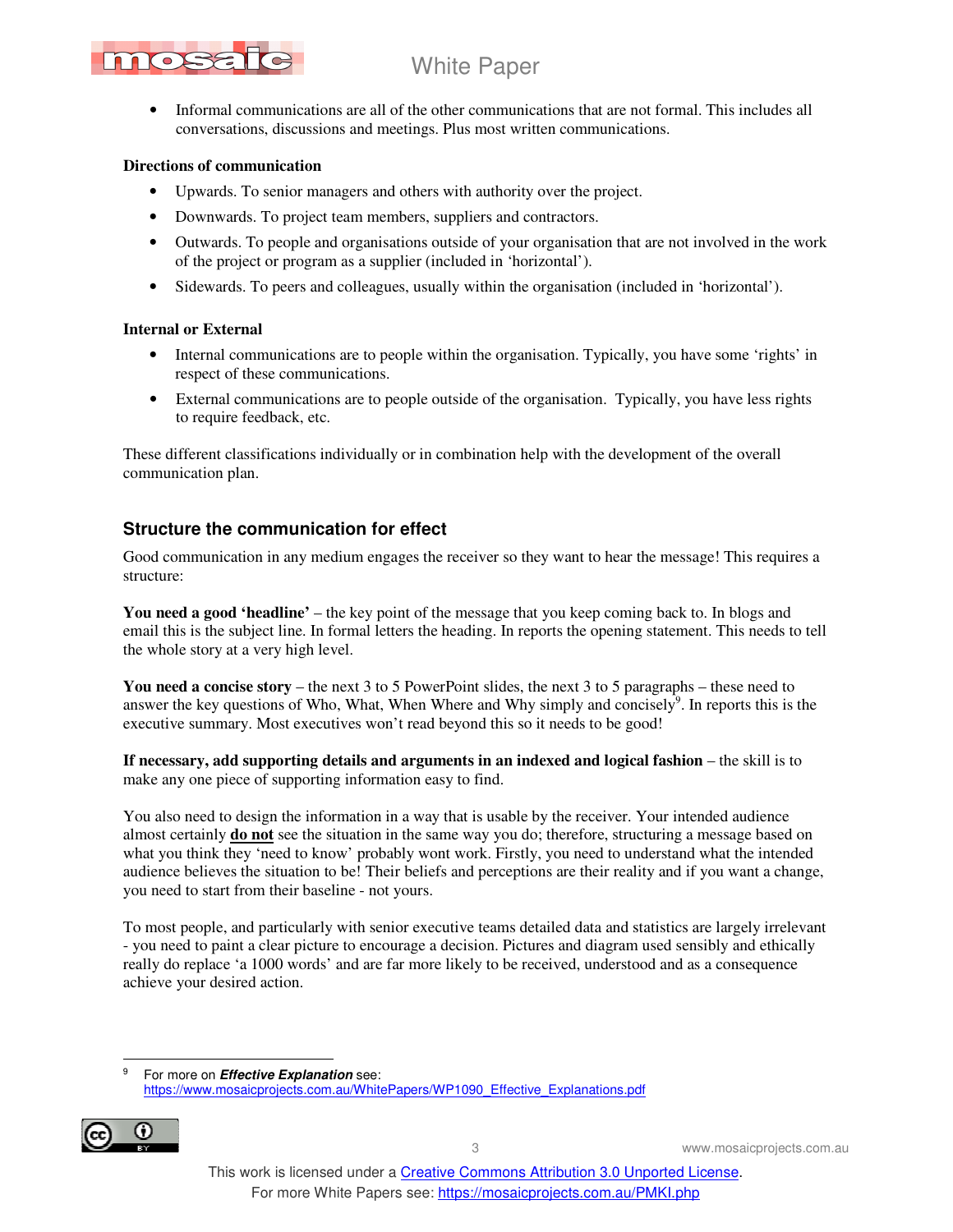

#### **Barriers to communication**

The purpose of any communication is to create understanding leading to appropriate responses or actions by the *receiver*. However, the understanding is formed in a person's mind and no two minds are the same<sup>10</sup>. Even simple words in a language can have very different meanings to two people $^{11}$ . Each person's brain will filter and sometimes distort information based on the synapse developed over their lifetime; this can be thought of as the brain's hardwiring and affects both conscious and unconscious thought processing.

To manage and survive the permanent state of sensory overload the brain is subjected to by the five senses of sight, hearing, touch, smell and taste, the brain classifies most of the information as unimportant at 'thismoment' and relegates it to the subconscious; it is effectively ignored until something out of the ordinary occurs. Those elements that are of importance are then processed as efficiently as possible by the brain using pattern matching and 'packaging'.

Pattern matching allows the brain to respond quickly and simply to a stimulus based on previous similar occurrences. Subtle differences are ignored.

Similarly detail within the 'package' is ignored unless an additional stimulus makes looking within the 'package' important. An example is looking for your car in a carpark; you can match the pattern of 'your car' when you see a small part projecting out from behind others….but you ignore details such as dust on the paintwork. The eye sees all of the detail all of the time, the brain filters out the extraneous information and simply deals with the 'package' of 'your car' and the process of getting from where you are to where it is effectively and safely. Stereotypes based on cultural differences are a form of packaging that is particularly damaging to communication; there are no positive stereotypes! But everyone has a predetermined view of 'engineers', 'technicians', 'senior managers', etc.

Effective communication needs both the *sender* and the *receiver* to be aware of this problem and work to minimize its effect – you can never totally remove these hard wired processes.

How we send and receive messages is also affected by the objectives of the communication, how we feel (right now), other conscious and unconscious thoughts (our personal reality), cultural differences, personal preferences, and the personality and communication style of *sender* and *receiver*. Other potential 'barriers' to the effective receipt of the message include environmental and personal distractions, particularly lack of interest and fatigue.

For effective communication, particularly across cultures we must be aware of these potential 'barriers' and plan to reduce their effect. This requires the gathering of information about each of the stakeholders you need to communicate with, including their relative importance, influence and level of support and receptiveness. From this understanding an effective communication can be designed that has the best chance of working effectively for you in the *receiver's* reality.

### **Effective communication**

Effective communication is central to:

- Interviewing stakeholders for requirements and presenting reports to management
- Negotiating scope, budgets, deadlines and resource allocations $12$
- Advising team members or senior managers $13$

<sup>13</sup> See **Advising Upwards**, a new book by Dr. Lynda Bourne: https://mosaicprojects.com.au/shop-advising-upwards.php



 10 For more on the effect of **Cognitive Biases** see: https://www.mosaicprojects.com.au/WhitePapers/WP1069\_Bias.pdf

<sup>11</sup> See **Communication or Confusion**: https://mosaicprojects.wordpress.com/2010/02/05/communication-or-confusion/

<sup>&</sup>lt;sup>12</sup> For more on **Negotiation** see: https://www.mosaicprojects.com.au/WhitePapers/WP1024\_Negotiating.pdf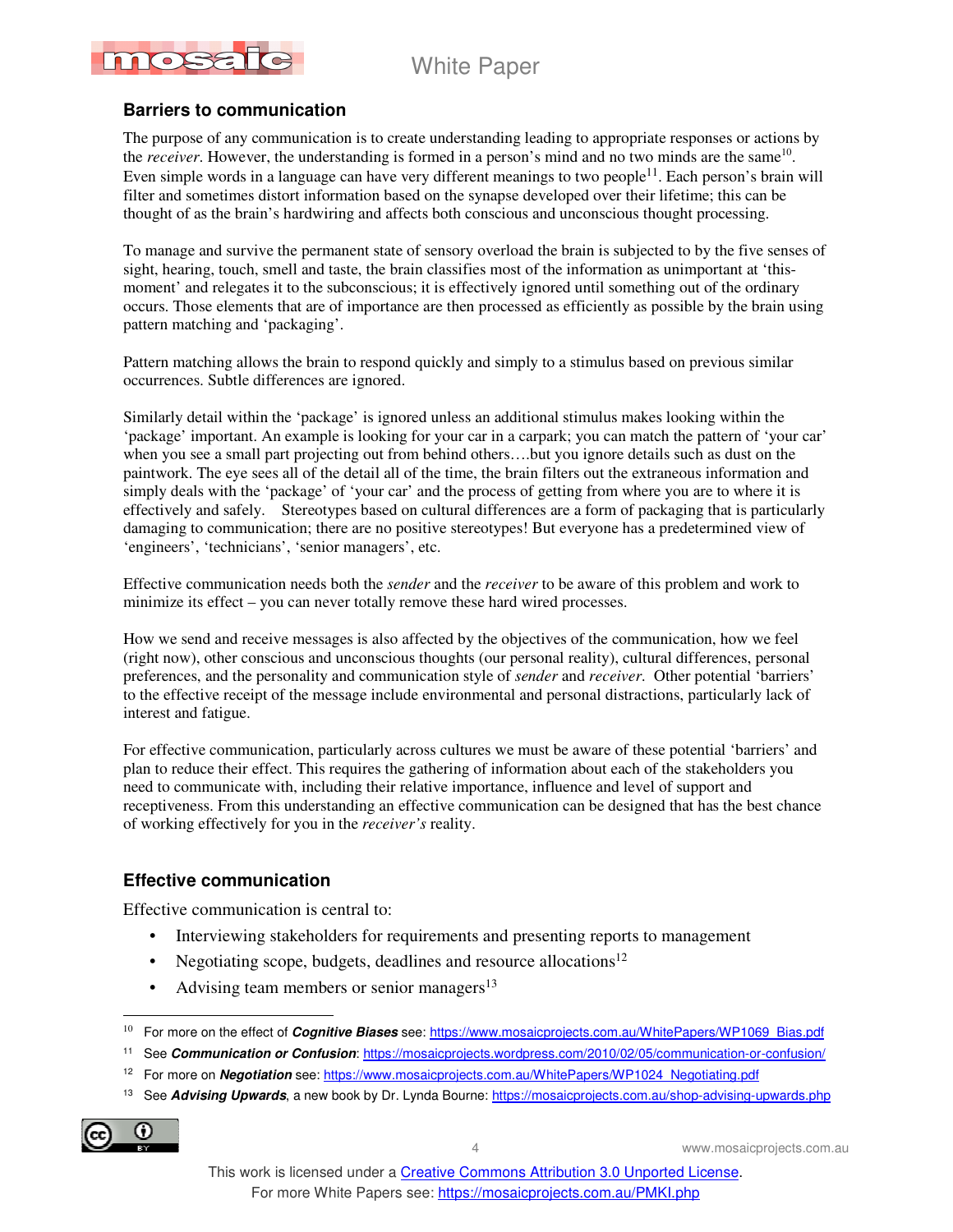

- Conducting and participating in meetings (provided effective meeting management techniques are used $^{14}$ )
- Resolving conflict<sup>15</sup>; motivating the team<sup>16</sup>; influencing others.

All of these activities are enhanced by effective communication. However, for a communication to be effective, at least two of these elements need to be present.

- **Power:** if a communicator is perceived to be powerful (important), the message being communicated will be seen to have importance. Power comes from a range of sources including technical expertise.
- **Credibility:** built by making all communications accurate, timely and complete, as well as consistent, open and auditable. Errors are managed (and credibility least damaged) by openly identifying the problem and correcting it. Secrecy destroys credibility.
- **Relevance:** Appropriate to the audience, subject-matter and environment. The relevance of the information to the recipient is enhanced through additional characteristics including being timely and presented in a concise and consistent format.

Power is useful if you have it and can reduce the effort needed to tailor individual messages for each recipient (although effective leaders do this anyway), the receivers want to understand your message. For the rest of us, relevance requires understanding the receiver's needs and credibility simply has to be earned.

#### **Practical communication ideas for different media:**

- 1. **Voice mail and other recorded greetings:** Smile when you record it you want to sound pleasant. Listen to the difference when you record the message while wearing a happy face—it might surprise you.
- **2. Email subject line:** Never leave it blank. Think of the subject as a headline, a short, catchy, specific subject will get a quicker response than a meaningless phrase such as 'following up' or worse a blank space.
- 3. **Email message body:** In a business-related email, leave out the emoticons, jokes, 'funny links', etc; especially when the message is being sent to your superiors or more than one person. All business emails are retained and may be read by a complete stranger sometime next year.
- 4. **All communication:** Ask or notice if the recipient has a preferred way to be contacted. Some live and breathe through texting. Email is best for others. And others still want calls. Your message will be received more effectively if it comes in on the channel your audience prefers.
- 5. **Phone calls:** When on a phone call, be present. It's obvious—and disrespectful—when callers are distracted and multitasking. If it's not a good time to talk, just say so, and arrange another time to speak.
- 6. **Conference calls:** Thankfully, many conference calls are muted by the moderator or administrator. But if the one you're on is not muted automatically, do so anyway. It is so annoying to hear someone munching or typing, on a conference call. Even background noise can be distracting.
- 7. **Conversations in person or on the phone:** Allow the other person to finish their sentence. It's polite and civil, and helps keep conversations that way, too.
- 8. **Interrupting:** But if necessary to interject—and sometimes it is—use a trick like: "So allow me to stop you there…" Or, "To clarify, I'd like to ask…" Or, "OK, so to respond to your point…"
- 9. **"I'll have to get back about that":** No problem. Just make sure to do. And promptly.

16 For more on **Motivation** see: https://www.mosaicprojects.com.au/WhitePapers/WP1048\_Motivation.pdf



 $\ddot{\phantom{a}}$ <sup>14</sup> For more on running **effective meetings** see: https://www.mosaicprojects.com.au/WhitePapers/WP1075\_Meetings.pdf

<sup>&</sup>lt;sup>15</sup> For more on *Managing Conflict* see: https://www.mosaicprojects.com.au/WhitePapers/WP1041\_Managing\_Conflict.pdf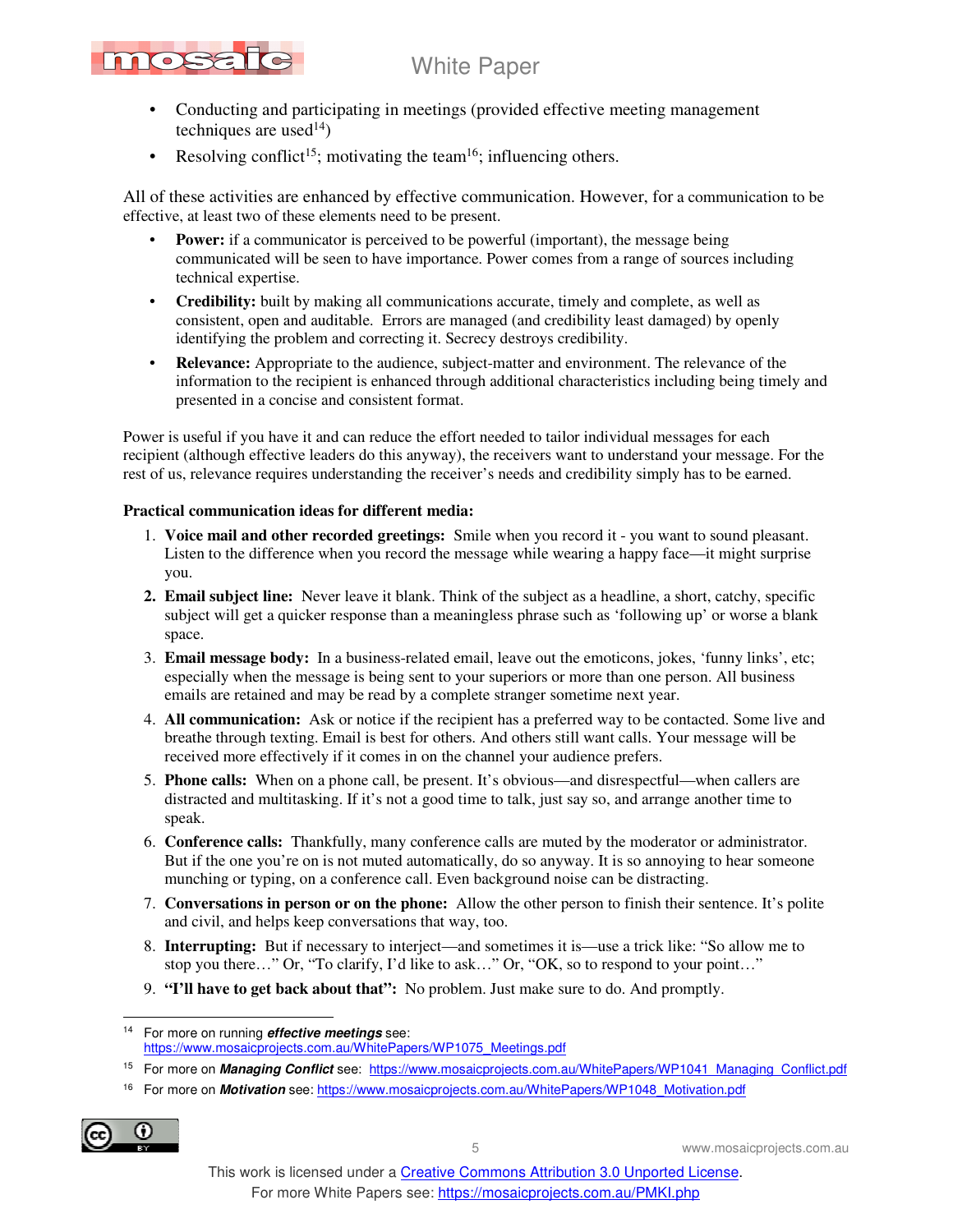

### **Cultural dimensions of communication**

In the 1960s and 1970s, two theorists, Geert Hofstede and Edward Hall, independently developed paradigms for the organization and identification of cultures that can be summarized in five dimensions that are applicable to all cultures. These dimensions that are present to a greater or lesser extent are:

- **High/Low Context**: determined by the emphasis that a culture places on the message versus the preamble and framework surrounding a communication event.
- **Power-Distance**: the extent to which people accept unequal power distribution in a society.
- **Collectivist-Individualist**: the extent to which people prioritize or weigh their individuality versus their willingness to submit to the goals of the group.
- **Feminine-Masculine**: the extent to which a culture exhibits traditionally masculine or feminine values.
- **Uncertainty Avoidance**: the extent to which a society willingly embraces or avoids the unknown.

**High/Low Context:** Context is best defined as the framework needed to allow a communication event to be effective: body gestures; tone of voice; physical distance between the people; societal norms (such as the time needed to develop a relationship before starting on the 'business'); geographic place of communication; and other external factors.

High-context cultures assign primary importance to the framework surrounding a message and secondary importance to the message itself. High-context cultures are relationship based and need more time to make decisions and perform transactions than low-context cultures. There are a lot of *read-between-the-lines* scenarios and close connections among group members. Everybody knows what every other person knows most information is intrinsically known (implicit) rather than explicit. In general, high-context cultures use more symbols and non-verbal cues in communication. Meaning is embedded in a situational context and credibility is assigned to informal networks of family, friends and associates over institutions, bureaucracies and governments.

Low-Context cultures assign primary meaning to the objective communication message and secondary meaning to the context. The emphasis is on speed, accuracy, and efficiency in communication ('just the facts please' a *lean* message is preferred). Low-context cultures are logical, linear, action-oriented, and communication is expected to proceed in a rational and explicit way. The mass of information is explicit and formalised; concrete meaning (not abstract) is expected.

Within the frame of context one finds a subset of cultural categories based on time. All cultures either have a monochromatic or polychromatic sense of time. In monochromatic culture, time is perceived in a linear fashion. Hence the expressions *'time marches on'*. Low-context cultures tend to be monochromatic. Monochromatic cultures organize themselves around a calendar and emphasize punctuality. High-context cultures tend to be polychromatic. In polychromatic cultures, there are many things going on at once and punctuality is less important. In some polychromatic societies, the past is not something to be forgotten but rather past events continue to evolve and develop in the present time.

**Power-Distance:** Power-distance is the extent to which people accept unequal power distribution in a society. A high power-distance society believes in strict authority and hierarchy and has low egalitarianism. Less powerful citizens of such societies tend to accept this unequal power distribution. A low power-distance society emphasizes egalitarianism and shared power. The leader in such a society is a *first-among equals*. This dimension particularly affects the way low-power individuals can communicate bad news and problems to high-power individuals.

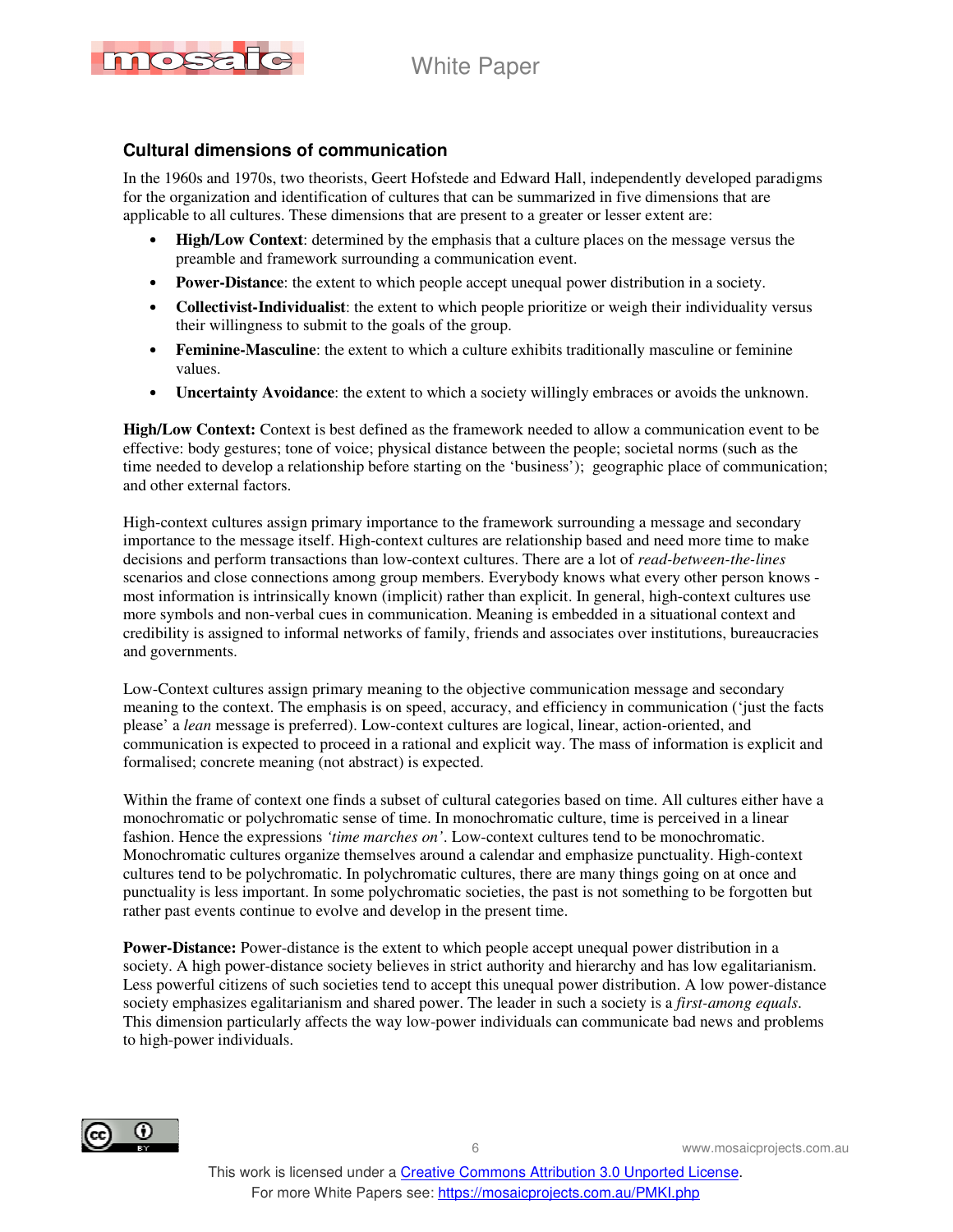**Collectivist-Individualist:** This dimension refers to the extent to which people prioritise or weigh their individuality against their willingness to submit to the goals of the group. In individualistic cultures, the needs of the individual over the needs of the group is emphasised. Individual achievement and success are celebrated as are making one's mark in the world, standing out, and being unique. The opposite situation holds in collectivist cultures, where group success is more important than individual achievement and one's willingness to support the group and larger societal goals and one's allegiance to group goals is more important than individual pursuits.

**Feminine-Masculine:** This dimension encompasses the extent to which a culture exhibits traditionally masculine attributes (assertiveness, competitiveness, toughness, ambition, achievement, material possessions, success) or feminine attributes (family, cooperation, tenderness, nurturing, caring for others, preserving the environment, quality of life) and the extent to which gender distinctions are maintained.

**Uncertainty Avoidance:** This dimension reflects the extent to which a culture willingly embraces or avoids the unknown. A culture with high uncertainty avoidance values predictability, structure, and order. A culture with low uncertainty avoidance values risk taking, ambiguity, and limited structure. People from high uncertainty avoidance cultures tend to have low tolerance for conflict and value security over risk.

Cognitive habits (how a person develops an understanding of a situation) tend to correlate with cultural dimensions. The perception of locus of control (the degree to which a person believes events result from internal or external forces) correlate with at least two dimensions. In places where uncertainty avoidance and power distance are low, people tend to have an internal perception of locus of control (it's my fault – I made this happen); conversely, regions with high levels of the two dimensions have a correspondingly external perception of locus of control.

All of these factors affect the way a message can be communicated effectively; a good understanding and appropriate use of the cultural dimensions outlined above will help make your communication more effective. Culture should not change the content of the message but should influence the way the message is communicated.

## **Convincing a Sceptic**

mosa

Changing the pre-set opinion of an executive to accept a new idea is tough, especially if she's a sceptic. To help overcome her cynicism, you need to expand on the concepts of *power*, *credibility* and *relevance* by including some or all of the following ideas:

- Co-present with a trusted source. Sceptics are highly suspicious of any information that challenges their worldviews. You can increase your chances of success by sharing the stage with someone the executive believes in – build the value of your ideas on the credibility the co-presenter has established with the executive.
- Demonstrate endorsements. You need as much credibility as you can garner. Ask others in positions of power, who support your idea, to let the executive know.
- Stroke egos. Some sceptics respond to flattery so authentically move ownership of the idea into their space. You can do this by starting sentences with phrases such as *"You've probably seen this data already…"*



\_\_\_\_\_\_\_\_\_\_\_\_\_\_\_\_\_\_\_\_\_\_\_\_\_\_\_\_